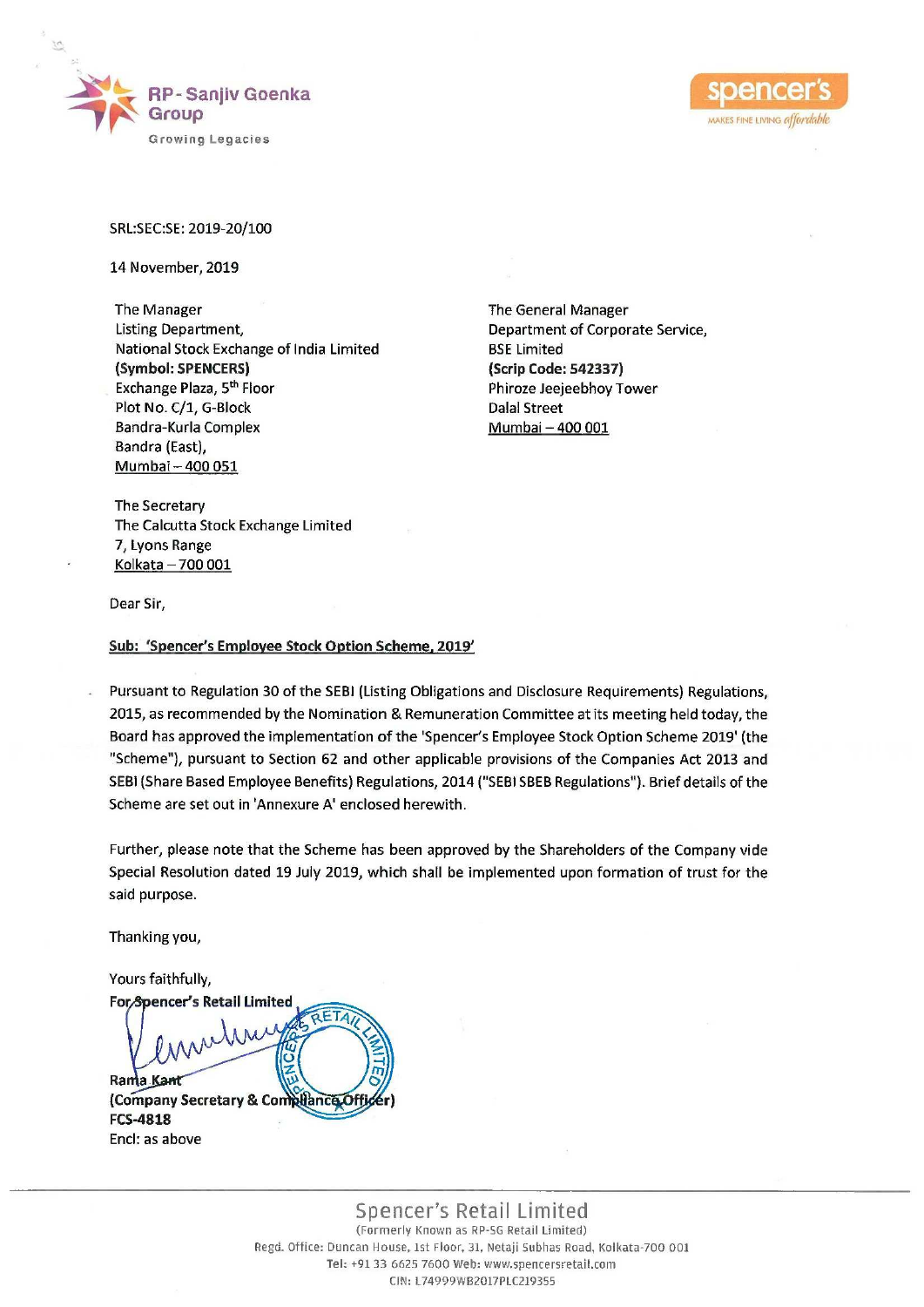## Annexure - A

## Brief details of the Scheme

|                                                                                                                       | Annexure – A                                                                                                                                                                                                                                                                                                                                                                                                                                                                                                                                                                                                                                                                                                                                                                                                                                                                                                                                                                                                                   |  |
|-----------------------------------------------------------------------------------------------------------------------|--------------------------------------------------------------------------------------------------------------------------------------------------------------------------------------------------------------------------------------------------------------------------------------------------------------------------------------------------------------------------------------------------------------------------------------------------------------------------------------------------------------------------------------------------------------------------------------------------------------------------------------------------------------------------------------------------------------------------------------------------------------------------------------------------------------------------------------------------------------------------------------------------------------------------------------------------------------------------------------------------------------------------------|--|
|                                                                                                                       | <b>Brief details of the Scheme</b>                                                                                                                                                                                                                                                                                                                                                                                                                                                                                                                                                                                                                                                                                                                                                                                                                                                                                                                                                                                             |  |
| Scheme                                                                                                                | This Scheme shall be called the "Spencer's Retail Limited Employee Stock<br>Option Scheme-2019".<br>The Objectives of the Scheme are:<br>i)<br>To encourage ownership of the Company's equity shares by the<br>Employees on an ongoing basis;<br>ii)<br>To align employee compensation with performance of the Company;<br>iii)<br>To benefit the Company by enabling the attraction and retention of<br>the best available talent by enabling them to contribute and share in<br>the growth of the Company; and<br>iv)<br>To provide existing Employees an opportunity for investment in the<br>Company's Common Stock in recognition of their efforts to grow and<br>build the Company.                                                                                                                                                                                                                                                                                                                                      |  |
| Eligibility                                                                                                           | Following classes of employees, shall be eligible to participate in the Scheme:<br>a permanent employee of the Company who has been working in<br>i)<br>India or out of India; or<br>ii)<br>a director of the Company, whether a whole-time director or not but<br>excluding an independent director, who is permitted to receive Stock<br>Options as per applicable law; or<br>iii)<br>an employee as defined in clauses (1) or (2) of a Subsidiary, in India<br>or outside India or of the Holding Company of the Company but does<br>not include:<br>an employee who is a Promoter or a person belonging to the<br>а.<br>Promoter group; or<br>b. a director who either himself or through his relative or through<br>any body corporate, directly or indirectly, holds more than ten<br>percent of the outstanding Shares of the Company.                                                                                                                                                                                  |  |
| <b>Brief details of</b><br>Options to be<br>granted/number<br>of shares covered<br>by the Options<br>under the Scheme | Under the Scheme, the eligible employees shall be granted employee stock<br>options ("Options"). Each option entitles the holder thereof to apply for and<br>be allotted one equity Share, of the nominal value of Rs. 5/- each by the Trust,<br>on the payment of the Exercise Price during the Exercise Period. Subject to<br>adjustment in case of any Corporate Action which has the effect of alteration<br>of the paid-up share capital, the maximum aggregate number of shares that<br>maybe issued under this Scheme shall not exceed 39,76,711 options.<br>The Scheme shall be implemented through the Trust and administered by the<br>Nomination and Remuneration Committee in accordance with the provisions<br>of the Companies Act and SEBI (SBEB) Regulations, 2014 ("SEBI SBEB<br>Regulations") which are as follows:<br>Size of the Holding<br>÷.<br>Spencer's ESOP trust cannot hold more than<br>39,76,711 equity shares which are 5% of<br>7,95,34,226 paid up equity share capital as of<br>31 March 2019 |  |